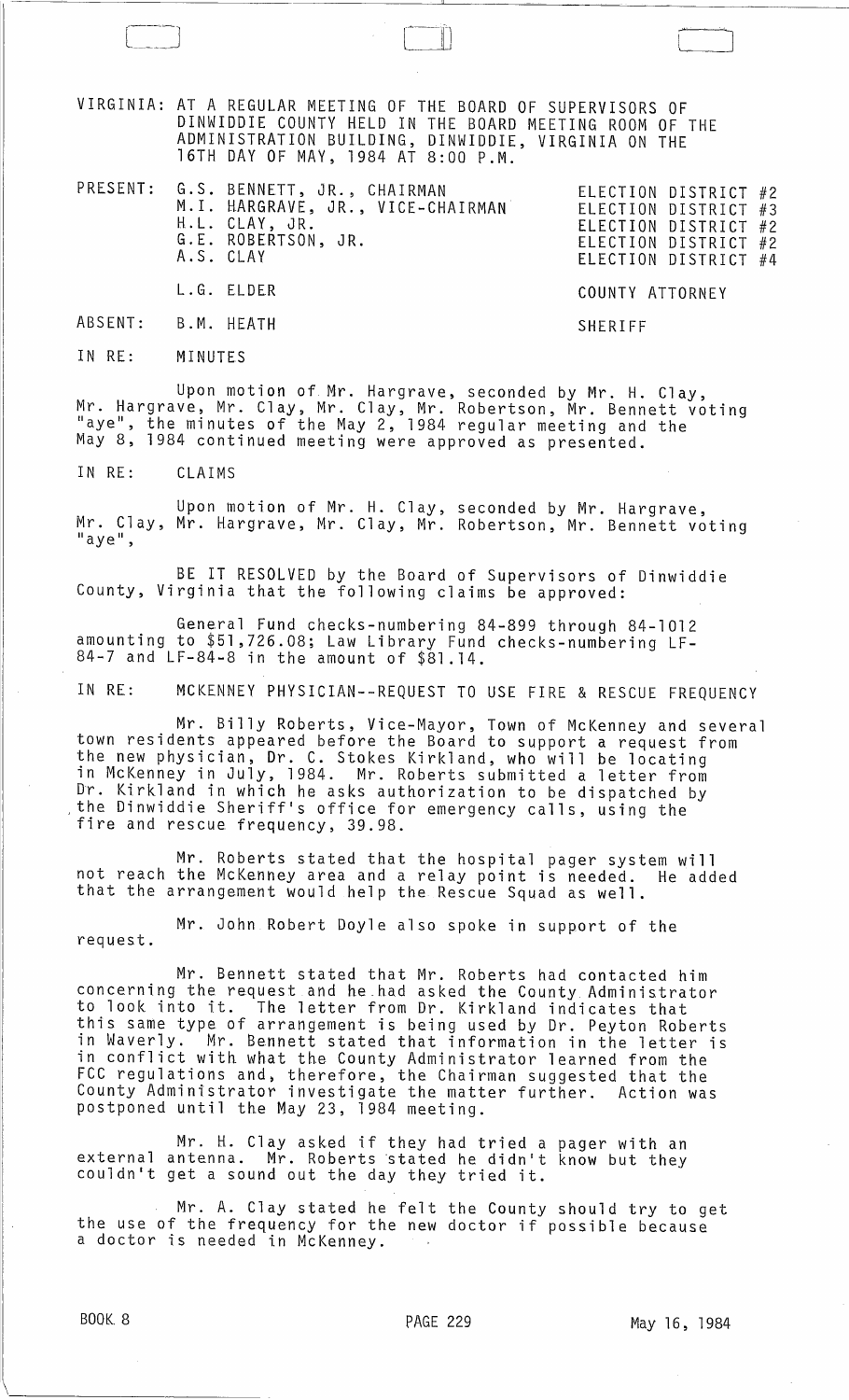IN RE: AUTHORIZATION TO UPGRADE PAY SCALE AND PROVIDE HANDICAPPED STUDY

Upon motion of Mr. Robertson, seconded by Mr. A. Clay, Mr. Robertson~ Mr. Clay, Mr. Clay, Mr. Hargrave, Mr. Bennett voting "aye", the. following resolution was adopted:

WHEREAS, the firm of Robinson, Farmer, Cox Associates provided the County with a personnel plan and pay scale in 1979 for all County employees; and

WHEREAS, in 1982, the Board of Supervisors adopted the personnel policies only for those employees directly under their administration; and

WHEREAS, the Board of Supervisors is now considering placing those same employees on a pay scale and offering the same opportunity to the Constitutional Officers, School Board and Department of Social Services; and

WHEREAS, the pay scale must be upgraded to the present wage standards and job specifications; and

WHEREAS, Robinson, Farmer, Cox Associates can provide this service, and as an extension, review the existing policies and procedures of the County to see that they are in compliance with the Revenue Sharing 504 regulations dealing with the handicapped; and

WHEREAS, the County must be in compliance with the Revenue Sharing 504 regulations by October 17, 1984; and

WHEREAS, Robinson, Farmer Cox Associates will provide both services for a total cost of \$3500;

NOW THEREFORE BE IT RESOLVED by the Board of Supervisors of Dinwiddie County, Virginia that the County Administrator be authorized to sign a contract with Robinson, Farmer, Cox Associates to upgrade the County·s pay plan and provide a handicapped study to meet the Revenue Sharing 504 requirements, at a total cost of \$3500.

IN RE: PUBLIC HEARING--1984-85 BUDGET AND 1984 TAX RATES

This being the time and place as advertised in the Progress-Index on Wednesday, May 9, 1984 for the Board of Supervisors to conduct a public hearing to receive public input on the 1984- 85 budget and 1984 tax rates.

The County Administrator reviewed the 1984-85 proposed budget and tax rates, highlighting the major changes.

The following people spoke on the budget:

1. Fred Sahl - Mr. Sahl mainly addressed the School Board budget, recommending they have a personnel audit done. He expressed his appreciation to the Superintendent of Schools and his staff in providing the information he requested.

2. Anne Scarborough asked about the following categories:

a. Increase in travel for the County Administrator·s office. She stated \$4500 had already been spent for the third quaroffice. She stated \$4500 had already been spent for the third quanglery.<br>ter. The County Administrator advised her that a portion of that has been reimbursed.

b. Amount budgeted every year for capital outlay - Office Equipment - The County Administrator stated the County is responsible for supplying typewriters for all the departments. The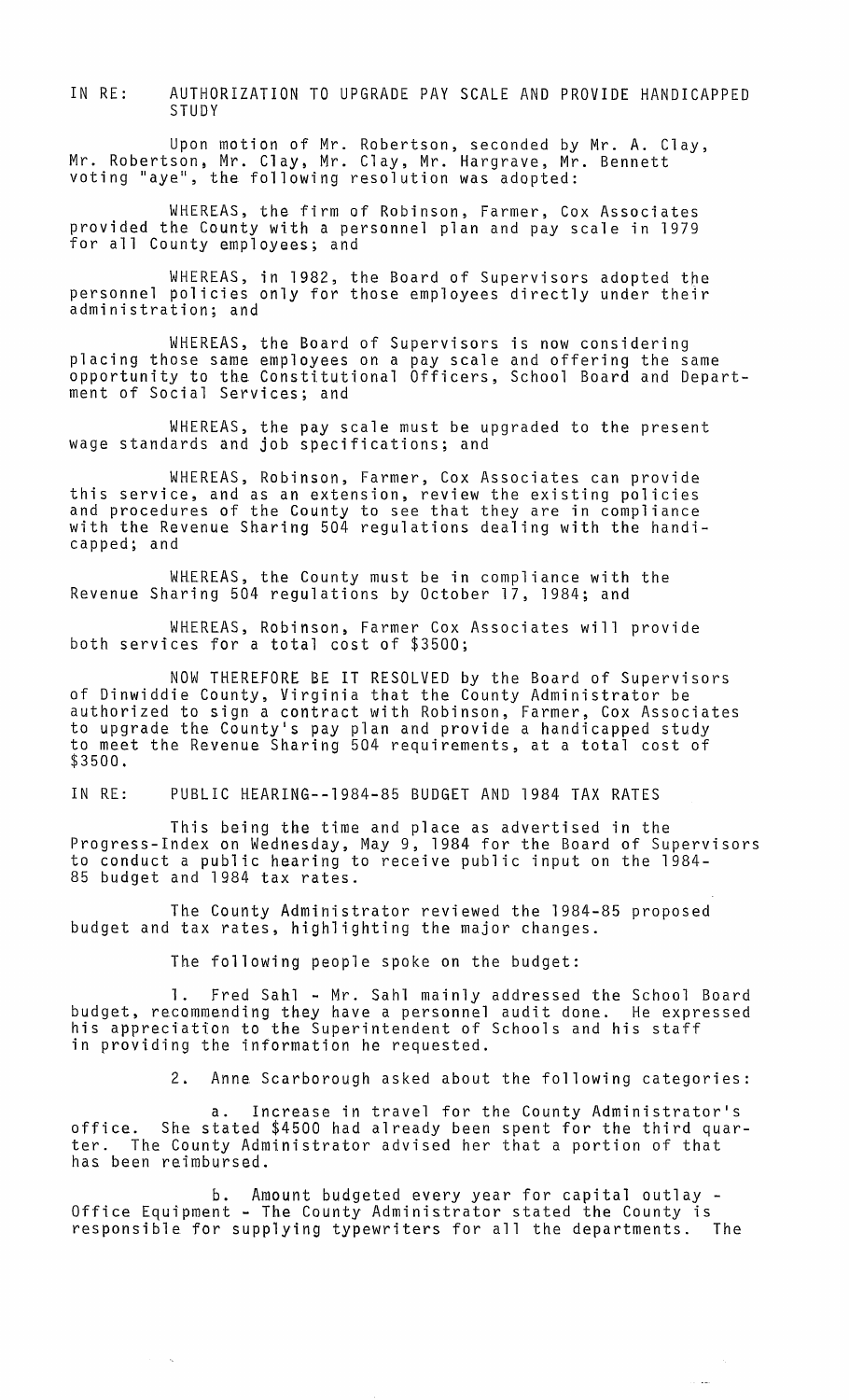money may not be used. The General District Court Clerk needs six new filing cabinets this year.

 $\begin{bmatrix} 1 & 1 & 1 \\ 1 & 1 & 1 \\ 1 & 1 & 1 \end{bmatrix}$ 

c. Auditor of Public Accounts - She questioned why the amount doubled from last year. The County Administrator stated the Clerk of the Circuit Court informed him that figure will be \$1100. The last audit was approximately \$2500 because it was for  $2\frac{1}{2}$  years.

d. Repairs-Gas-Oil-Tires for the Building Inspector - She questioned the large amount budgeted when only \$200 has been spent this year on the car. The County. Administrator stated this amount was put in because of the age of the car. It needs new amount was put in because of the age of the car: It heeds in major repairs or whether a.new car is needed. Gas is also included in that amount.

3. W.E. Bolte, Commissioner of Revenue - Mr. Bolte requested that the Board consider dropping the heavy construction machinery rate to \$5.30 to keep it in line with the personal property rate. It would make it easier for administrative purposes. He stated the reduction would be \$125.80 in taxes.

4. Mrs. Cornelia Roberts spoke in support of the Appomattox Regional Library's request. She stated that with the Board's continuing support, they hoped to open a station at Carson for Dinwiddie and Prince George.

5. Dr. Richard L. Vaughn, Superintendent of Schools, urged the Board not to make any further cuts in the School Board's appropriation.

6. Mr. W.E. Jones, Treasurer, stated he would like to reiterate Mr. Bolte's request to reduce the heavy machinery tax rate to \$5.30 equal with the personal property rate. All his forms list the two on the same line.

There being no further comments, the public hearing was closed. Action on the budget and tax rates is scheduled for May 23, 1984 at 8:00 P.M.

IN RE: PRESENTATION OF AWARD--FIRESTONE TRUST FUND

Dr. Richard L. Vaughn, Superintendent of Schools, presented an award to Mr. Harry L. Clay, Jr. to be delivered to the Firean analie of m. Theiry L. Siay, ort in providing funds to purchase<br>Science Films to be used in the various schools in the County.

IN RE: EXECUTIVE SESSION

Upon motton of Mr. A. Clay, seconded by Mr. H. Clay, Mr. Clay, Mr. Clay, Mr. Robertson, Mr. Hargrave, Mr. Bennett voting "aye", pursuant to Sec.-2.1-344 (6) of the Virginia Freedom of Information Act, the Board moved into Executive Session at 9:26 P~M. to discuss legal matters. The meeting reconvened into Open Session at 11:09 P.M.

 $\Delta\omega_{\rm c}$ 

IN RE: ADJOURNMENT

Upon motion of Mr. A. Clay, seconded by Mr. H. Clay, Mr. Clay, Mr. Clay, Mr. Hargrave, Mr. Robertson, Mr. Bennett voting "aye", the meeting was adjourned until Tuesday, May 22,1984  $at 5:30 P.M.$ 

MAY 22, 1984 -- 5:30 P.M. -- KING'S BARBECUE MAY 16, 1984 MEETING CONTINUATION OF

 $\bullet$  , and  $\phi$  is a signal of the set of  $\phi$ 

|  | PRESENT: G.S. BENNETT, JR., CHAIRMAN<br>M.I. HARGRAVE, JR., VICE-CHAIRMAN. | ELECTION DISTRICT #1<br>ELECTION DISTRICT #3                         |
|--|----------------------------------------------------------------------------|----------------------------------------------------------------------|
|  | (left 6:45 P.M.)<br>H.L. CLAY, JR.<br>G.E. ROBERTSON, JR.<br>A.S. CLAY     | ELECTION DISTRICT #2<br>ELECTION DISTRICT #2<br>ELECTION DISTRICT #4 |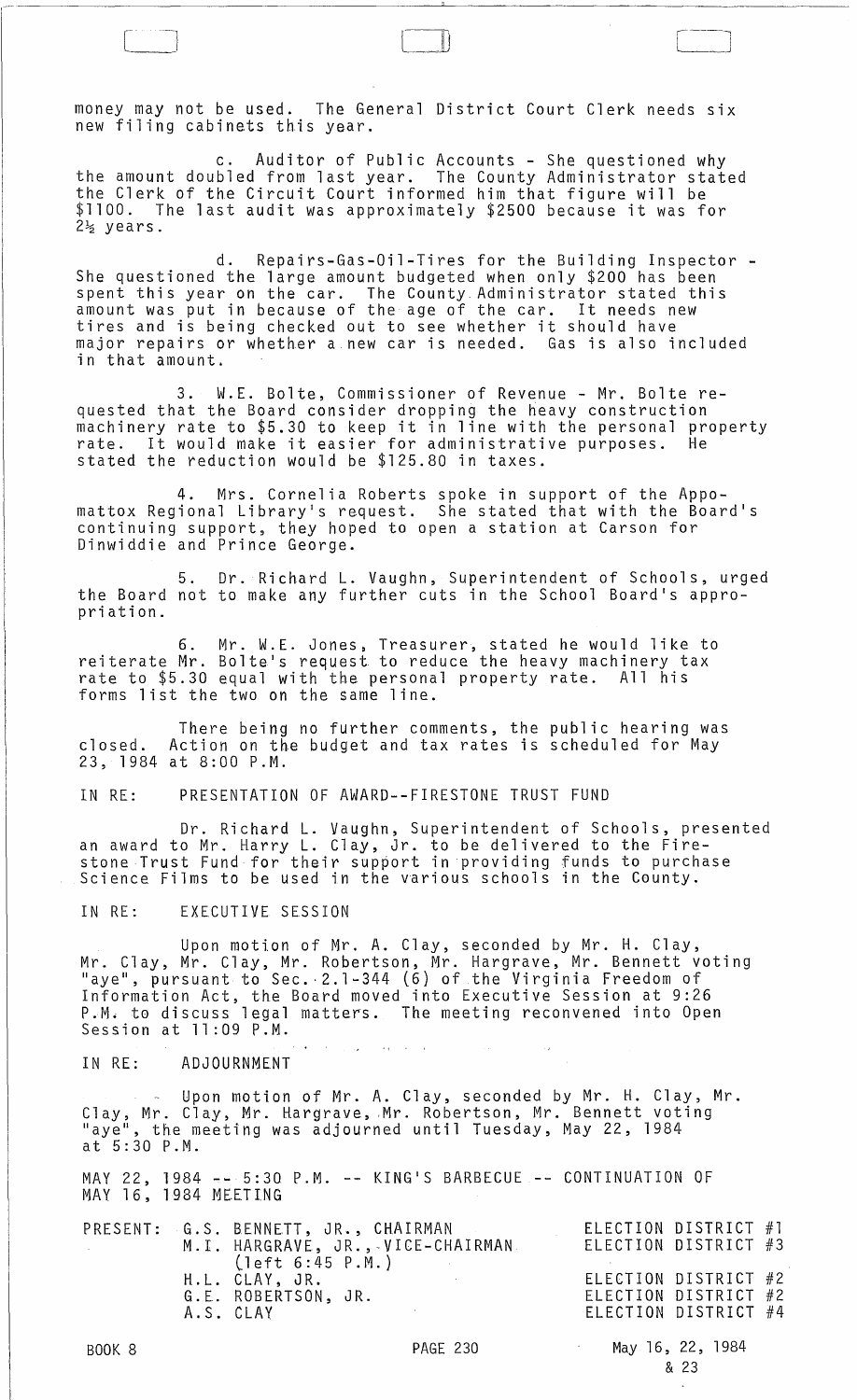#### IN RE: EXECUTIVE SESSION

Upon motion of Mr. Hargrave, seconded by Mr. H. Clay, Mr. Hargrave, Mr. Clay, Mr. Clay, Mr. Robertson, Mr. Bennett *voting* "aye", pursuant to Sec. 2.1-344 (6) of the Virginia Freedom of Information Act, the Board *moved* into Executive Session at 5:30 P.M to discuss legal matters with the Petersburg-Dinwiddie County Airport and Industrial Authority. The meeting *reconvened*  into Open Session at 7:29 P.M.

## IN RE: ADJOURNMENT

Upon motion of Mr. Robertson, seconded by Mr. A. Clay, Mr. Robertson, Mr. Clay, Mr. Clay, Mr. Bennett voting "aye", the meeting was adjourned until Wednesday, May 23, 1984 at 8:00 P.M.

|  |  |  |  | MAY 23, 1984 -- 8:00 P.M. -- CONTINUATION OF MAY 16, 1984 MEETING |  |  |                            |  |
|--|--|--|--|-------------------------------------------------------------------|--|--|----------------------------|--|
|  |  |  |  | PRESENT G S RENNETT JR CHAIRMAN                                   |  |  | $\pm 1$ FCTION DISTRICT #1 |  |

|  | YLJLINI.   G.J.  DENNETT, UR.,  GEALRMAN | $\sim$ election district $\pi$ . |                      |  |
|--|------------------------------------------|----------------------------------|----------------------|--|
|  | M.I. HARGRAVE, JR., VICE-CHAIRMAN        | ELECTION DISTRICT #3             |                      |  |
|  | H.L. CLAY, JR.                           |                                  | ELECTION DISTRICT #2 |  |
|  | G.E. ROBERTSON, JR.                      | ELECTION DISTRICT #2             |                      |  |
|  | A.S. CLAY                                |                                  | ELECTION DISTRICT #4 |  |
|  |                                          |                                  |                      |  |

#### IN RE: ADOPTION OF 1984-85 BUDGET

Upon motion of Mr. Hargrave, seconded by Mr. H. Clay, Mr. Hargrave, Mr. Clay, Mr. Clay, Mr. Robertson, Mr. Bennett *voting*  "aye", the following 1984-85 budget is hereby approved:

| ANTICIPATED INCOME                                                                                                                           | $1984 - 85$                                      |
|----------------------------------------------------------------------------------------------------------------------------------------------|--------------------------------------------------|
| From Local Sources<br>From State Sources<br>From Revenue Sharing<br>From General Fund                                                        | 5,921,300<br>1,718,326<br>272,000<br>300,000     |
| TOTAL ANTICIPATED INCOME                                                                                                                     | 8,211,626                                        |
| ESTIMATED EXPENSES                                                                                                                           |                                                  |
| General Government Administration<br>01                                                                                                      |                                                  |
| 011 Legislative<br>012 General & Financial Admin.<br>013 Board of Elections                                                                  | 18,950<br>362,260<br>25,246                      |
| Judicial Administration<br>02 <sub>2</sub>                                                                                                   |                                                  |
| 021<br>Courts<br>022 Commonwealth Attorney                                                                                                   | 22,739<br>53,548                                 |
| Public Safety<br>03 <sub>o</sub>                                                                                                             |                                                  |
| 031 Law Enforcement & Traffic Control<br>032 Fire & Rescue Services<br>033 Correction & Detention<br>034 Inspections<br>035 Other Protection | 604,210<br>144,400<br>82,540<br>35,021<br>29,136 |
| Public Works.<br>04                                                                                                                          |                                                  |
| 041 Maintenance of Highways & Streets<br>042 Sanitation & Waste Removal<br>043<br>Maintenance of Bldgs. & Grounds<br>044<br>Water Service    | 31,200<br>236,412<br>129,251<br>80,000           |
| 05 <sub>1</sub><br>Health & Welfare                                                                                                          |                                                  |
| 051 Health<br>052 Mental Health & Mental Retard.<br>053 Social Services                                                                      | 93,683<br>24,200<br>10,380                       |

06 Education

المستبد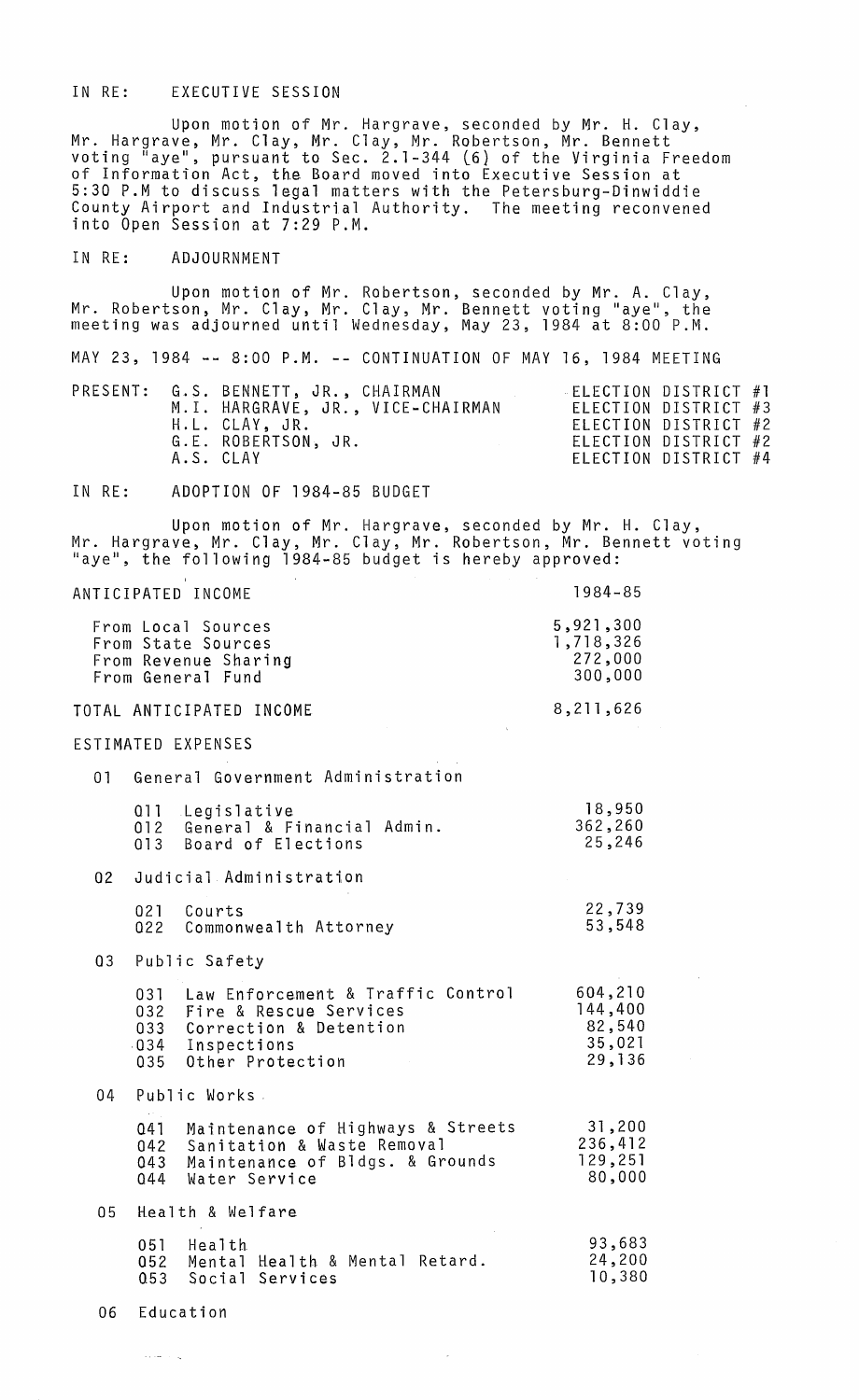|                      |                   | 064 Community Colleges                                                                                                    | 1,145                           |
|----------------------|-------------------|---------------------------------------------------------------------------------------------------------------------------|---------------------------------|
|                      |                   | 07 Parks, Recreation & Cultural                                                                                           |                                 |
|                      |                   | 071 Parks & Recreation<br>073 Library                                                                                     | 4,500<br>69,833                 |
| 08                   |                   | Community Development                                                                                                     |                                 |
|                      | 081<br>082<br>083 | Planning & Community Development<br>Environmental Management<br>Cooperative Extension Program                             | 91,845<br>28,050<br>28,310      |
| 09                   |                   | Non-departmental<br>09 Non-departmental                                                                                   | 379,065                         |
|                      |                   | 2,585,924<br>TOTAL ESTIMATED EXPENSES                                                                                     |                                 |
|                      |                   | TRANSFERS TO OTHER FUNDS                                                                                                  |                                 |
| 5101<br>5102<br>5103 |                   | Virginia Public Assistance Fund from<br>General Fund<br>School Fund from General Fund<br>School Fund from Revenue Sharing | 858,413<br>4,495,289<br>272,000 |
|                      |                   | TOTAL ESTIMATED EXPENSES AND TRANSFERS                                                                                    | 8,211,626                       |

-~--------------~--------~-~~~---~~~--~-~ ---

IN RE: ADOPTION OF 1984 TAX RATES

Upon motion of Mr. Robertson, seconded by Mr.  $\texttt{Hargrave}$  , Mr. Robertson, Mr. Hargrave, Mr. Clay, Mr. Clay, Mr. Bennett voting "aye", the following tax rates were adopted for tax year 1984:

| Real Estate                  | .81  |
|------------------------------|------|
| Mobile Homes                 | .81  |
| Mineral Lands                | .81  |
| Public Service               |      |
| Equalized                    | .81  |
| Unequalized                  | 4.40 |
| Personal Property            | 5.30 |
| Machinery & Tools            | 4.00 |
| Farm Machinery               | 4.00 |
| Heavy Construction Machinery | 5.30 |

IN RE: BASIC SCHOOL AID FOR 1983-84--RESOLUTION FOR ADJUSTMENT

Dr. Richard L. Vaughn, Superintendent of Schools, advised the Board that the General Assembly revised the basic school aid formula for 1983-84 only. \$35,368 for the School Board for 1983-84.

To receive these funds a statment must be approved and signed by the School Board and Board of Supervisors releasing the Commonwealth of Virginia of any further claims for additional state basic school aid for that year.

Upon motion of Mr. H. Clay, seconded by Mr. A. Clay, Mr. Clay, Mr. Clay, Mr. Hargrave, Mr. Robertson, Mr. Bennett voting<br>"aye",

BE IT RESOLVED by the Board of Supervisors of Dinwiddie County, Virginia that the County Administrator be authorized to sign the following statement on behalf of the County:

"Pursuant to Resolution duly passed on May 23, 1984 and which Resolution has not been rescinded or modified, the Board of Supervisors of Dinwiddie County, Virginia, upon receipt of a supplemental grant of state basic school aid in the amount of \$35,368 as authorized by Chapter 97 of the 1984 Acts of Assembly, releases the Commonwealth of Virginia, its officials, agents and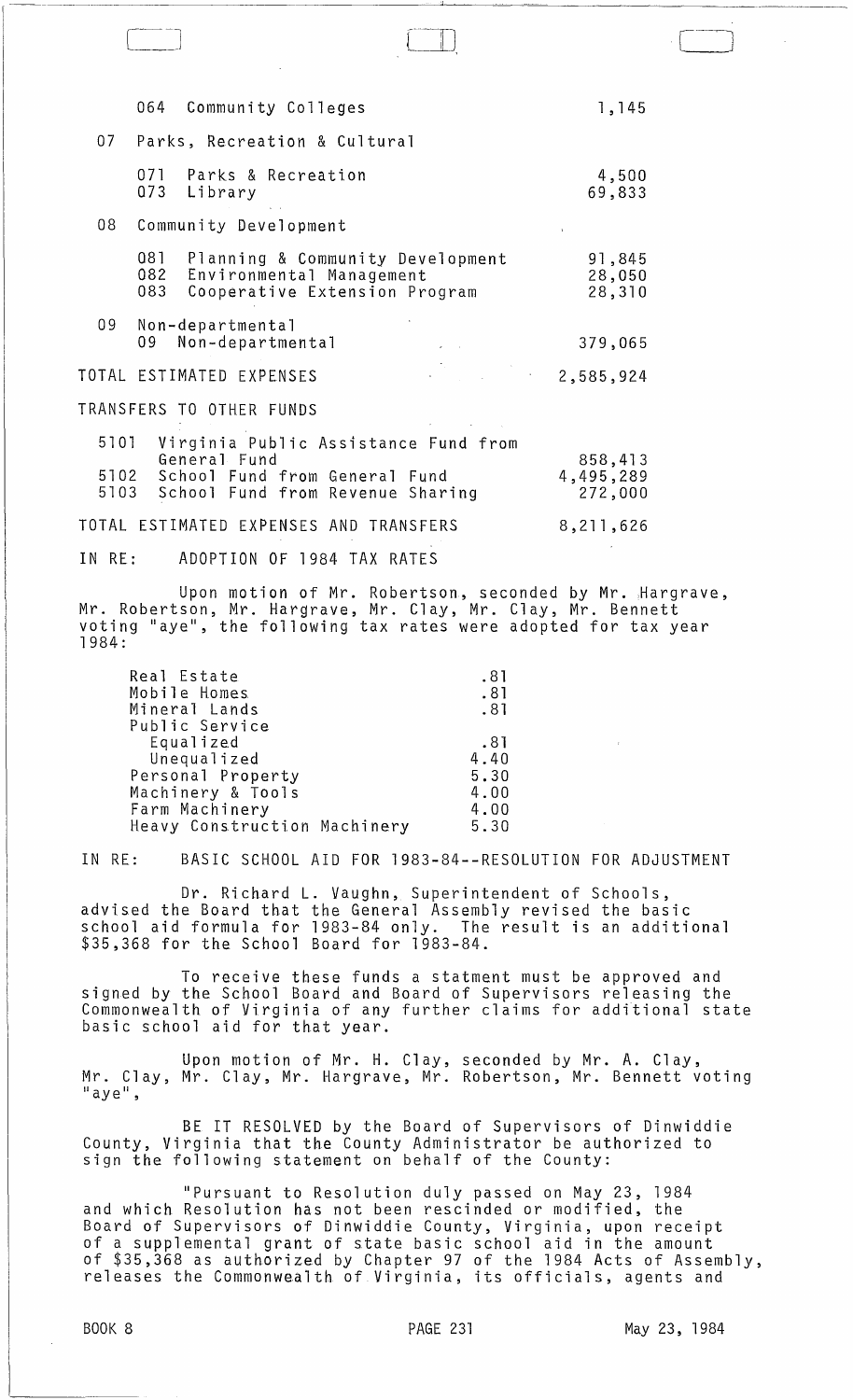employees, from any claim(s) for additional state basic school aid arising out of the individual income levels utilized in determining its composite index of local ability to pay for the 1983- 84 school year, or any prior year.

Seal of the Board

Attest.

by Clerk of the Board

Date

NOTARY

Subscribed and sworn to before me this \_\_\_\_\_\_\_\_\_\_\_day of<br>1984.

Notary Public

 $\sim$   $\sim$ 

IN RE: POSTPONEMENT OF APPOINTMENTS

The School Board and Social Services Board appointments were postponed.

IN RE: REAPPOINTMENT--APPOMATTOX REGIONAL LIBRARY BOARD-- CORNELIA ROBERTS

Upon motion of Mr. H. Clay, seconded by Mr. Hargrave, Mr. Clay, Mr. Hargrave, Mr. Clay, Mr. Robertson, Mr. Bennett voting "aye", Mrs. Cornelia Roberts was reappointed to the Appomattox Regional Library Board, term expiring June 30, 1988.

IN RE: REAPPOINTMENT--CRATER PLANNING DISTRICT COMMISSION-- EXECUTIVE COMMITTEE & METROPOLITAN PLANNING ORGANIZATION-- G.E. ROBERTSON, JR.

Upon motion of Mr. Hargrave, seconded by Mr. H. Clay, Mr. Hargrave, Mr. Clay, Mr. Clay, Mr. Bennett voting "aye", Mr. Robertson abstaining, Mr. G.E. Robertson, Jr. was reappointed to the Crater Planning District Commission Executive Committee and Metropolitan Planning Organization, term expiring June 30, 1985.

IN RE: APPOINTMENTS--YOUTH SERVICES COMMISSION

Upon motion of Mr. Robertson, seconded by Mr. A. Clay, Mr. Robertson, Mr. Clay, Mr. Clay, Mr. Hargrave, Mr. Bennett voting "aye", the following appointments were made to the Youth Services Commission:

Youth

| Sara Hammel     | District $#2$ |  |
|-----------------|---------------|--|
| Wendell Mahan   | District #4   |  |
|                 |               |  |
| Christy Nelson  | District #4   |  |
| Andy Eubanks    | District #2   |  |
| Tommy Wynn      | District #1   |  |
| Felicia Goodwyn | District $#3$ |  |

Agency

 $\alpha=1/2$ 

Carol Collins

New Members-at-Large

Elnora Perry Floyd Wiggins Thomas Hooker Richard Butterworth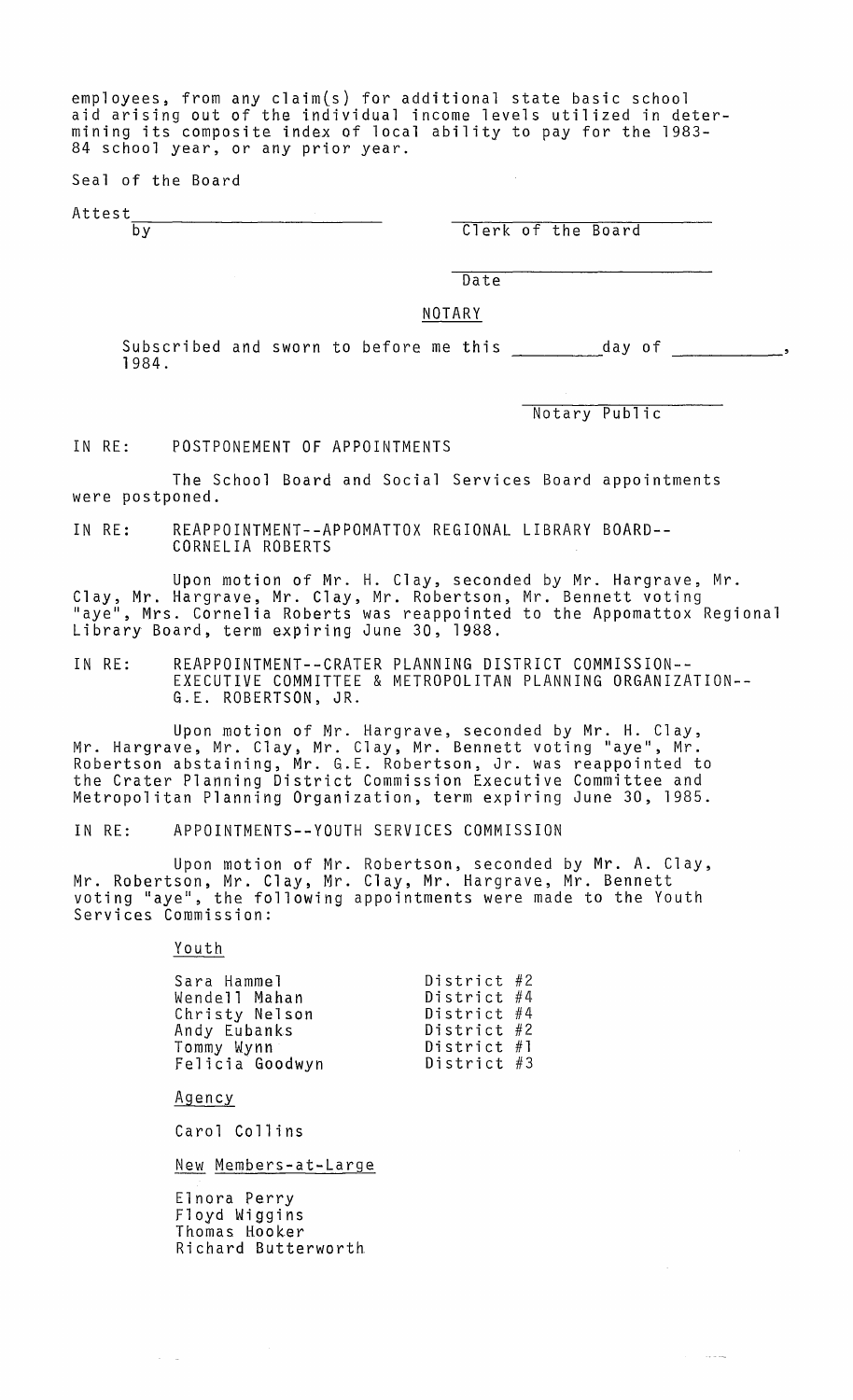## IN RE: AUTHORIZATION TO CUT PULPWOOD--LANDFILL TRACT

Mr. Wally Newman, Forester, cruised the timber at the Landfill tract located on Rt. 645, approximately 11 acres, and marked those trees to be thinned out. Authorization is needed from the Board for the County Administrator to contract with a timber buyer in the area to cut the trees.

Upon motion of Mr. Hargrave, seconded by Mr. Robertson, Mr. Hargrave, Mr. Robertson, Mr. Clay, Mr. Clay, Mr. Bennett voting "aye", the County Administrator was authorized to contract with a timber buyer in the area to cut the trees marked for thinning on the Landfill tract.

OJ CHRISTIAN CHRISTIAN CHRISTIAN CHRISTIAN CHRISTIAN CHRISTIAN CHRISTIAN CHRISTIAN CHRISTIAN CHRISTIAN CHRISTIAN CHRISTIAN CHRISTIAN CHRISTIAN CHRISTIAN CHRISTIAN CHRISTIAN CHRISTIAN CHRISTIAN CHRISTIAN CHRISTIAN CHRISTIAN

, , , , , ,

IN RE: USE OF FIRE & RESCUE FREQUENCY BY MCKENNEY PHYSICIAN

Action was postponed pending further investigation by the County Administrator.

IN RE: LIVESTOCK CLAIMS--RAYMOND A PRUITT

Upon motion of Mr. A. Clay, seconded by Mr. Hargrave, Mr. Clay, Mr. Hargrave, Mr. Clay, Mr. Robertson, Mr. Bennett voting<br>"aye", Mr. Raymond<sub>'</sub>A. Pruitt was awarded \$82.25 for one calf and \$280 for one cow.

IN RE: POULTRY CLAIM--CLAIBORNE FISHER

Upon motion of Mr. Hargrave, seconded by Mr. H. Clay, Mr. Hargrave, Mr. Clay, Mr. Clay, Mr. Robertson, Mr. Bennett voting "aye", Mr. Claiborne Fisher was awarded \$64.00 for 14 laying hens and one turkey hen. ing and

IN RE: EXECUTIVE SESSION

Upon motion of Mr. H. Clay, seconded by Mr. A. Clay, Mr. Clay, Mr. Clay, Mr. Hargrave, Mr. Robertson, Mr. Bennett voting "aye", pursuant to Sec. 2.1-344(1) and (6) of the Virginia Freedom of Information.Act, the Board moved into Executive Session at 8:25 P.M. to discuss legal and personnel matters. The meeting<br>reconvened into Open Session at 8:59 P.M.

IN RE: REASSESSMENT CLERK

Action on hiring a reassessment clerk was postponed pending<br>further information.

IN RE: ADJOURNMENT

Upon motion of Mr. Robertson, seconded by Mr. Hargrave, Mr. Robertson, Mr. Hargrave, Mr. Clay, Mr. Clay, Mr. Bennett voting<br>"aye", the meeting was adjourned until Wednesday, May 30, 1984 at 8:00 P.M.

MAY 30, 1984 -~ 8:00 P.M. -- CONTINUATION OF MAY 16, 1984 MEETING

|  |  | PRESENT: G.S. BENNETT, JR., CHAIRMAN<br>M.I. HARGRAVE, JR., VICE-CHAIRMAN<br>H.L. CLAY, JR.<br>G.E. ROBERTSON, JR.<br>A.S. CLAY |  |  | ELECTION DISTRICT #1<br>ELECTION DISTRICT #3<br>ELECTION DISTRICT #2<br>ELECTION DISTRICT #2<br>ELECTION DISTRICT #4 |  |
|--|--|---------------------------------------------------------------------------------------------------------------------------------|--|--|----------------------------------------------------------------------------------------------------------------------|--|
|--|--|---------------------------------------------------------------------------------------------------------------------------------|--|--|----------------------------------------------------------------------------------------------------------------------|--|

## IN RE: EXECUTIVE SESSION

 $\mathbb{R}^{n+1}$ 

Upon motion of Mr. H. Clay, seconded by Mr. Hargrave, Mr. Clay, Mr. Hargrave, Mr. Clay, Mr. Robertson, Mr. Bennett voting "aye", pursuant to Sec. 2.1-344 (6) of the Virginia Freedom of Information Act, the Board moved into Executive Session at 8:00 P.M. to discuss<br>legal matters. The meeting reconvened into Open Session at 10:00 The meeting reconvened into Open Session at 10:00 P; M.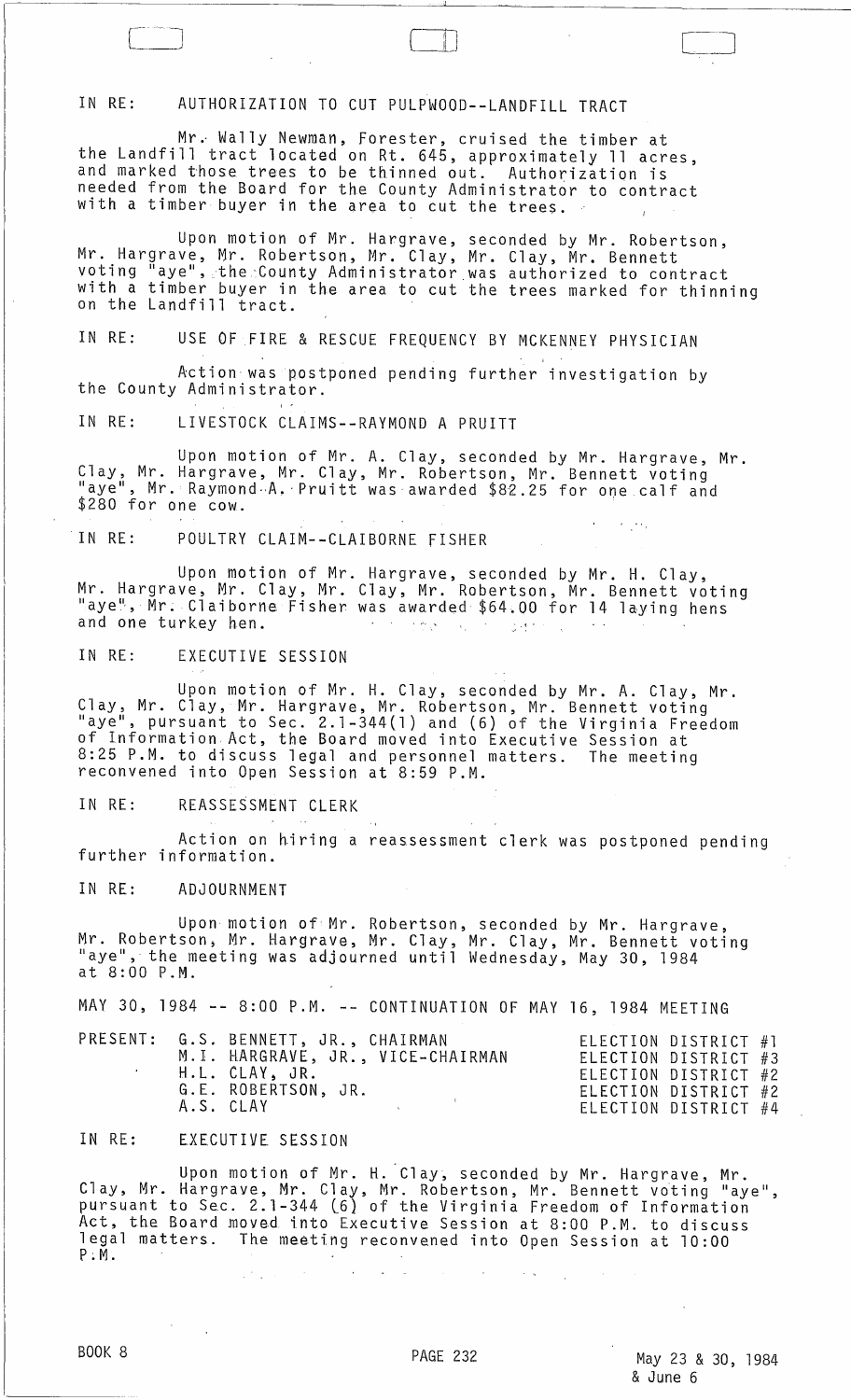IN RE: ADJOURNMENT

Upon motion of Mr. H. Clay, seconded by Mr. Hargrave, Mr. Clay, Mr. Hargrave, Mr. Clay, Mr. Robertson, Mr. Bennett voting "aye", the meeting was adjourned until Wednesday, June 6, 1984 at 7:00 P.M.

JUNE 6, 1984 **--** 7:00 P.M. **--** CONTINUATION OF MAY 16, 1984 MEETING

|           | PRESENT: G.S. BENNETT, JR., CHAIRMAN<br>M.I. HARGRAVE, JR., VICE-CHAIRMAN<br>H.L. CLAY, JR.<br>G.E. ROBERTSON, JR. | ELECTION DISTRICT #1<br>ELECTION DISTRICT #3<br>ELECTION DISTRICT #2<br>ELECTION DISTRICT #2 |  |
|-----------|--------------------------------------------------------------------------------------------------------------------|----------------------------------------------------------------------------------------------|--|
| A.S. CLAY |                                                                                                                    | ELECTION DISTRICT #4                                                                         |  |

IN RE: CLAIMS

 $\sim$   $\sim$   $\sim$   $\sim$ 

Upon motion of Mr. Hargrave, seconded by Mr. H. Clay, Mr. Hargrave, Mr. Clay, Mr. Clay, Mr. Robertson, Mr. Bennett voting<br>"aye",

BE IT RESOLVED by the Board of Supervisors of Dinwiddie County, Virginia that the following claims are approved and the funds appropriated for same:

General Fund checks-numbering 84-1013 through 84-1105 amounting to \$99,486.93.

IN RE: VIRGINIA DEPARTMENT OF HIGHWAYS & TRANSPORTATION-- 1984-85 SECONDARY ROADS CONSTRUCTION BUDGET WORKSHOP

Mr. MacFarland Neblett, Resident Engineer, Virginia Department of Highways and Transportation, appeared before the Board in a workshop session to discuss the 1984-85 Secondary Roads construction budget.

Mr. Neblett presented a proposed budget listing \$287,000 in incidental improvements and \$533,000 in numbered projects included in the Six Year Plan. This budget includes an approximate \$200,000 increase over last year.

He reviewed the dirt roads that would qualify for improvements under funds set aside by the Legislature. A 40 foot rightof-way is required:

|                  | Rt. 721 - From Rt. 460 to Dead End - Has a 40' $r/w$ - 71 VPD; |
|------------------|----------------------------------------------------------------|
|                  | Rt. 656, 645, and 666 - which are already in the Six           |
|                  | Year Plan because it will take more than what is allocated in  |
|                  | any one budget year to complete them.                          |
|                  | Rt. $644$ - From Rt. 40 to Rt. 744 - has a 30' r/w - 113       |
| VPD.             |                                                                |
|                  | Rt. 713 - From Rt. 613 to Rt. 645 - less than 2 miles -        |
| has a $30'$ r/w. |                                                                |
|                  | Rt. 1414 - has been surface treated.                           |
|                  | Rt. 743 - From Rt. 601 to to Rt. 460 - .6 mile - has 30'       |
| $r/w$ .          |                                                                |
|                  | Rt. 628 - From Rt. 756 to Rt. 689 - has 30' r/w - 105 VPD.     |
|                  | Rt. 758 - Has $40'$ r/w - 103 VPD - Cost \$15,000.             |
|                  | Rt. $637$ - Has $40'$ r/w - 92 VPD - Cost \$20,000.            |

Mr. Hargrave stated that he would like to see this money put toward projects that are at the top of the list so people could see something is happening. He mentioned that Rt. 666 has some places that cause blockages that could be taken care of as point improvements.

After a short discussion, the Board agreed that Rt. 721, Rt. 637, and Rt. 758 should be included in the proposed budget for dirt roads to be improved. The total projected cost would be \$62,000.

A public hearing on the 1984-85 proposed budget is scheduled for June 20, 1984 at 8:00 P.M.

بلطانك الكارة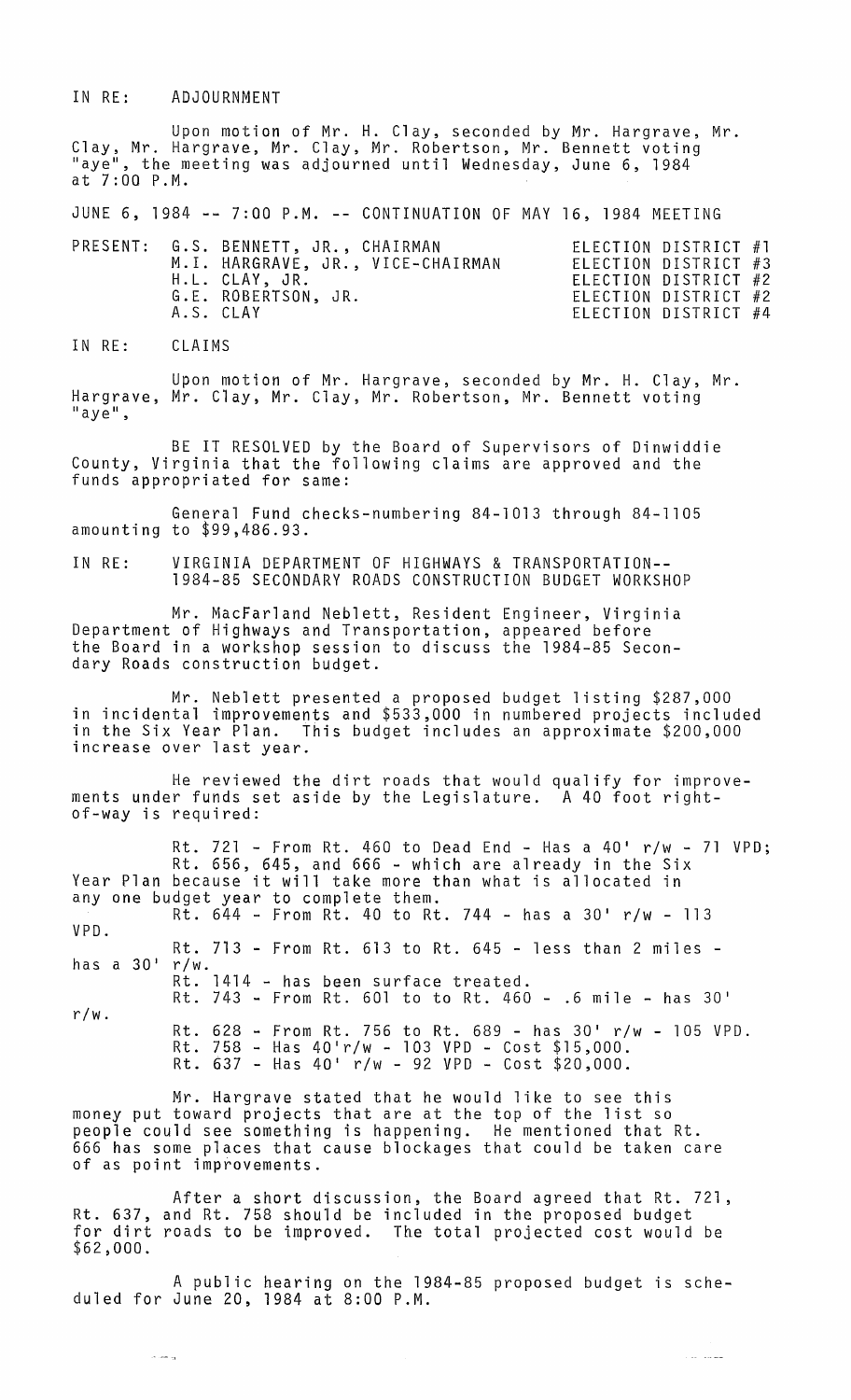# IN RE: EXECUTIVE SESSION

Upon motion of Mr. Robertson, seconded by Mr. A. Clay, Mr. Robertson, Mr. Clay, Mr. Clay, Mr. Hargrave, Mr. Bennett voting "aye", pursuant to Sec. 2.1-344 (1) of the Virginia Freedom of Information Act, the Board moved into Executive Session at 8:06 P.M. to discuss personnel matters. The meeting reconvened into Open Session at 8:35 P.M.

IN RE: 1985 REASSESSMENT CLERK--BEVERLY BUTTS

Upon motion of Mr. Robertson, seconded by Mr. Hargrave,<br>Mr. Robertson, Mr. Hargrave, Mr. Clay, Mr. Clay, Mr. Bennett voting "aye", Ms. Beverly Butts was hired as Clerk to the Reassessment Board for the 1985 Reassessment period, approximate employment period 18 months, beginning July 1, 1984.

IN RE: BOARD OF ASSESSORS COMPENSATION PER MEETING

Upon motion of Mr. Robertson, seconded by Mr. Hargrave, Mr. Robertson, Mr. Hargrave, Mr. H. Clay, Mr. Bennett voting "aye", Mr. A. Clay abstaining, the pay for the Board of Assessors was approved at \$60 per meeting.

IN RE: INDUSTRIAL BROCHURE

Action on the selection of a firm to provide an industrial brochure for the County was deferred.

IN RE: AUTHORIZATION TO SOLICIT BIDS ON A NEW TRASH TRUCK

The County Administrator advised the Board that the chassis on the oldest trash truck, 1973 Kenworth, is cracking around the tandem wheels. The truck also needs a brake job and other things must be done to extend its use.

He asked for gUidance from the Board as to whether they wanted to purchase a new truck or repair. the old one. He did not know the repair cost now, but estimated \$15,000 to \$20,000. He added that the other two trash trucks are in fairly good condition.

Mr. Robertson asked what kind.of life they would get out of the old truck if they spent \$15,000. The County Administrator stated there would be no life expectancy. He added they could get bids on a new truck but would not recommend transferring the body.

The County Administrator stated he and the Director of Sanitation would like to park the old truck and use the parts to repair the 1974 Kenworth truck.

Upon motion of Mr. H. Clay, seconded by Mr. Hargrave, Mr. Clay, Mr. Hargrave, Mr. Clay, Mr. Robertson, Mr. Bennett voting "aye", the County Administrator was authorized to solicit bids for a new trash truck to give the Board guidance in making a decision on the old truck.

IN RE: RENEWAL OF PUBLIC OFFICIALS & EMPLOYEE LIABILITY INSURANCE

Upon motion of Mr. Robertson, seconded by Mr. Hargrave, Mr. Robertson, Mr. Hargrave, Mr. Clay, Mr. Clay, Mr. Bennett voting "aye", the renewal for the Public Officials and Employees Liability Insurance policy, \$2,OOO~OOO limit, was approved for the period 1984-85 at a premium of \$6,494.

IN RE: EXECUTIVE SESSION

Upon motion of Mr. A. Clay, seconded by Mr. H. Clay, Mr. Clay, Mr. Clay, Mr. Hargrave, Mr. Robertson, Mr. Bennett voting "aye", pursuant to Sec. 2.1-344 (6) of the Virginia Freedom of